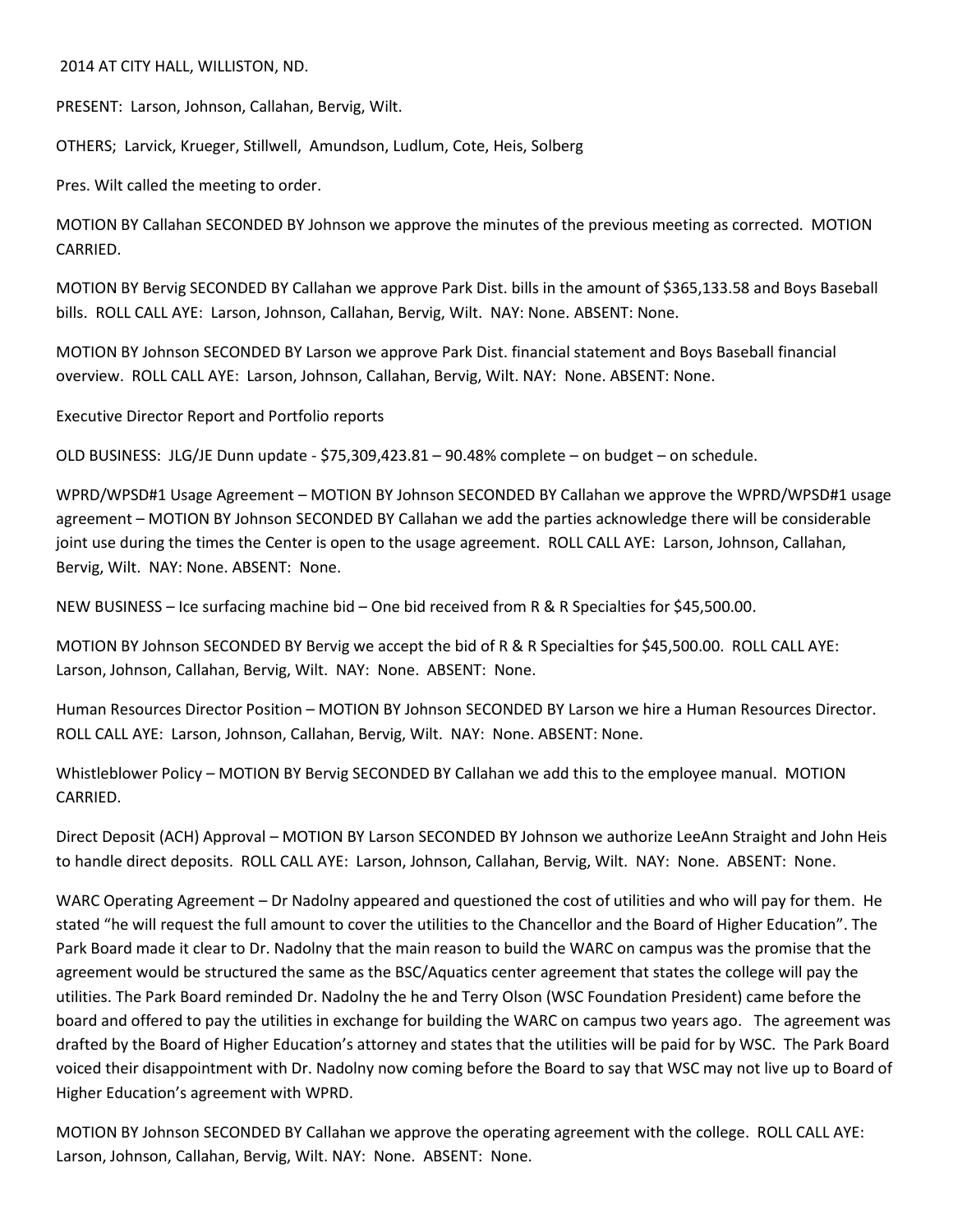MOTION BY Callahan SECONDED BY Larson the meeting adjourn. MOTION CARRIED.

Joel Wilt, Pres.

ATTEST: Jordis Larvick, Clerk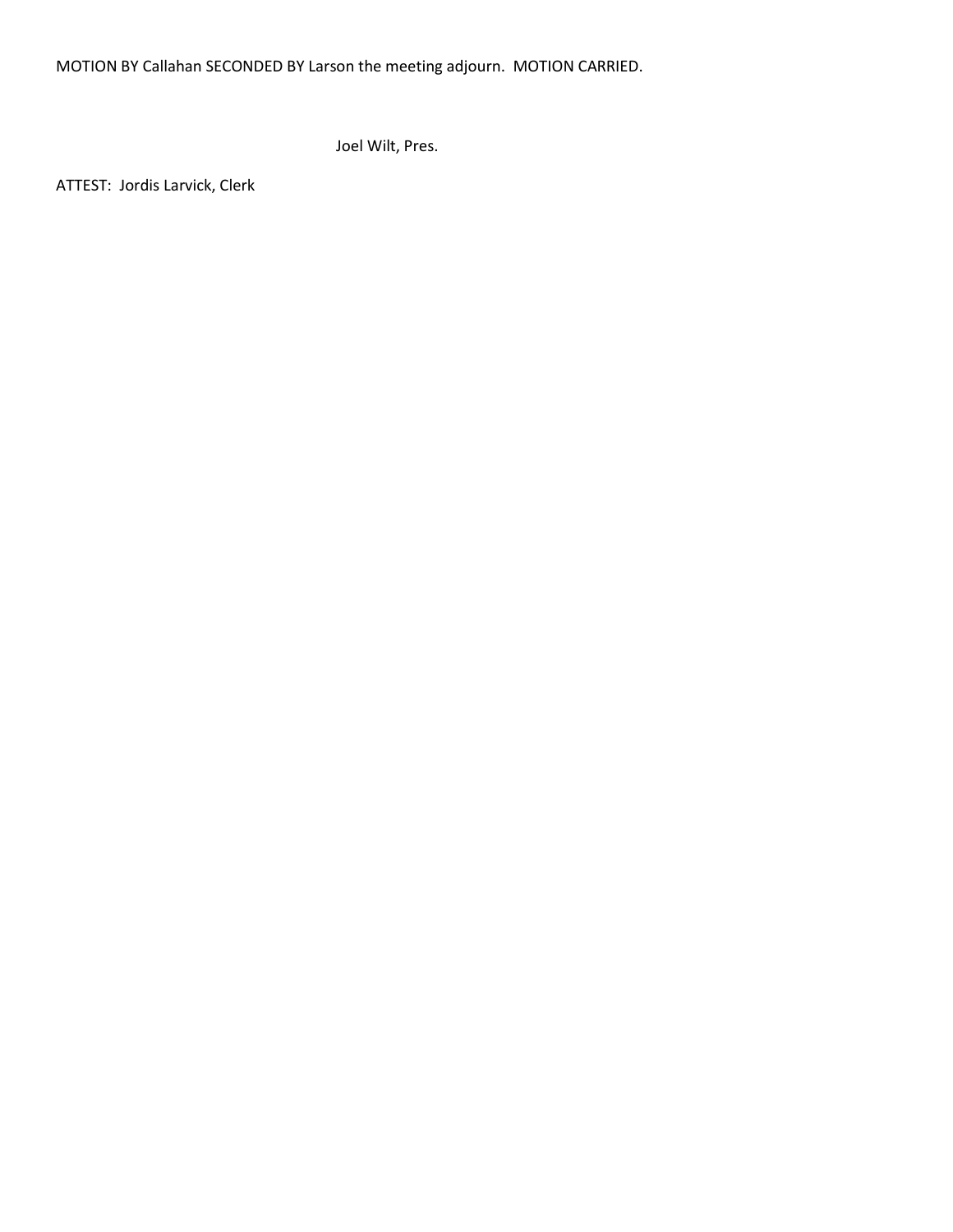SPECIAL MEETING OF THE BOARD OF COMMISSIONERS OF PARKS & RECREATION WAS HELD AT 7:30 P.M. MARCH 5, 2014 AT CITY HALL, WILLISTON, N.D.

PRESENT: Johnson, Bervig, Callahan, Larson, Wilt.

ABSENT: None.

OTHERS: Larvick, Krueger, Ludlum, Pippin.

Pres. Wilt called the meeting to order.

WPRD/WSC Operating Agreement was on the agenda.

Dr. Nadolny appeared and stated many details that have not been talked about with the college – and asked for a meeting with the advisory board of the ARC. Callahan asked for an E mail of his statements as they contained a lot of dates, etc.

MOTION BY Johnson SECONDED BY Callahan we have an executive session. ROLL CALL AYE: Johnson, Bervig, Callahan, Larson, Wilt. NAY: None. ABSENT: None.

The Park Board, Executive Director, Clerk and Attorney left the meeting room. At 7:43 P.M.

They returned to the meeting room at 9:43 P.M. and Pres. Wilt declared the meeting open.

MOTION BY Bervig SECONDED BY Larson Callahan and Johnson be appointed a negotiating committee. ROLL CALL AYE: Johnson, Bervig, Callahan, Larson, Wilt. NAY: None. ABSENT: None.

MOTION BY Johnson SECONDED BY Callahan the meeting adjourn. MOTION CARRIED.

Joel Wilt, Pres.

ATTEST: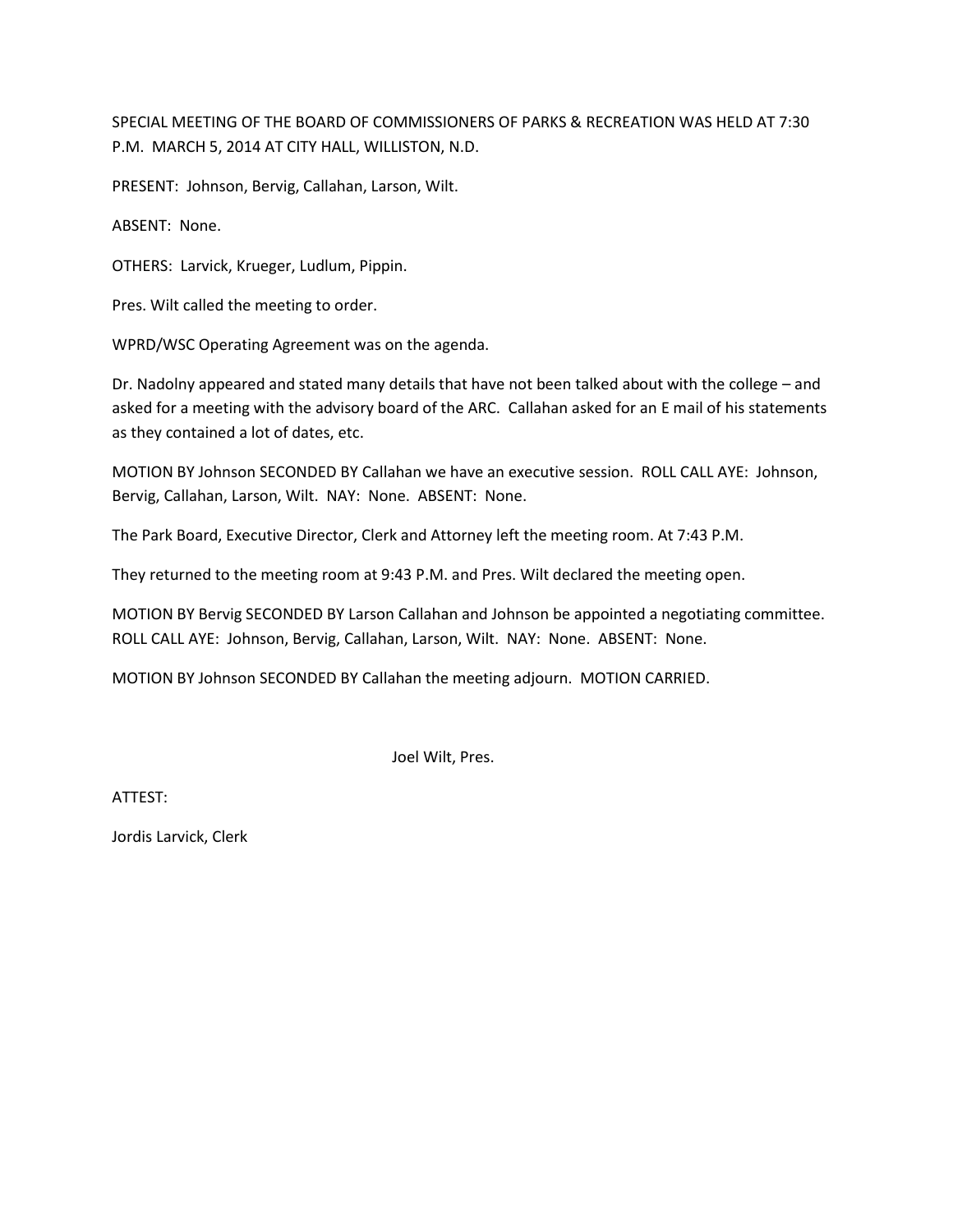REGULAR MEETING OF THE BOARD OF COMMISSIONERS OF PARKS & RECREATION WAS HELD AT 5:30 P.M. MARCH 18, 2014 AT CITY HALL, WILLISTON, N.D.

PRESENT: Larson, Johnson, Callahan, Bervig, Wilt.

ABSENT: None.

OTHERS: Larvick, Krueger, Solberg,Heis, Stillwell, Amundson, Ludlum, Cote.

Pres. Wilt called the meeting to order.

MOTION BY Larson SECONDED BY Bervig we approve the minutes of the previous meeting as received. MOTION CARRIED.

MOTION BY Johnson SECONDED BY Callahan we approve the minutes of the special board meeting as received. MOTION CARRIED.

MOTION BY Johnson SECONDED BY Larson we approve Park Dist. bills in the amount of \$745,148.90 and Boys Baseball bills. ROLL CALL AYE: Larson, Johnson, Callahan, Bervig, Wilt. NAY: None. ABSENT: None.

MOTION BY Bervig SECONDED BY Callahan we approve Park Dist. financial statement and Boys Baseball financial overview. ROLL CALL AYE Larson, Johnson, Callahan, Bervig, Wilt. NAY: None. ABSENT: None.

EXECUTIVE DIRECTOR REPORT – Grand opening Mar. 28<sup>th</sup>, reminder staff/board pictures on the 27<sup>th</sup>.

PORTFOLIO REPORTS BY COMMISSIONERS

OLD BUSINESS – JLG/JEDUNN update – 90.58% complete \$75,319,590.81

WESTERN STAR PROPERTY – Bill Glenn purchased the LandMark building – interested in Western Star.

NEW BUSINESS – Spring Lake Park Subdivision – plat discussed - no formal action taken.

April board meeting will be at Williston ARC at 5:30 P.M.

WSC/WPRD OPERATING AGREEMENT - MOTION BY Johnson SECONDED BY Callahan we go into executive session at 6:27pm. ROLL CALL AYE: Larson, Johnson, Callahan, Bervig, Wilt. NAY: None. ABSENT: None.

Returned to meeting room at 6:45 P.M. MOTION BY Callahan SECONDED BY Johnson the meeting adjourn. MOTION CARRIED.

Joel Wilt, Pres.

ATTEST: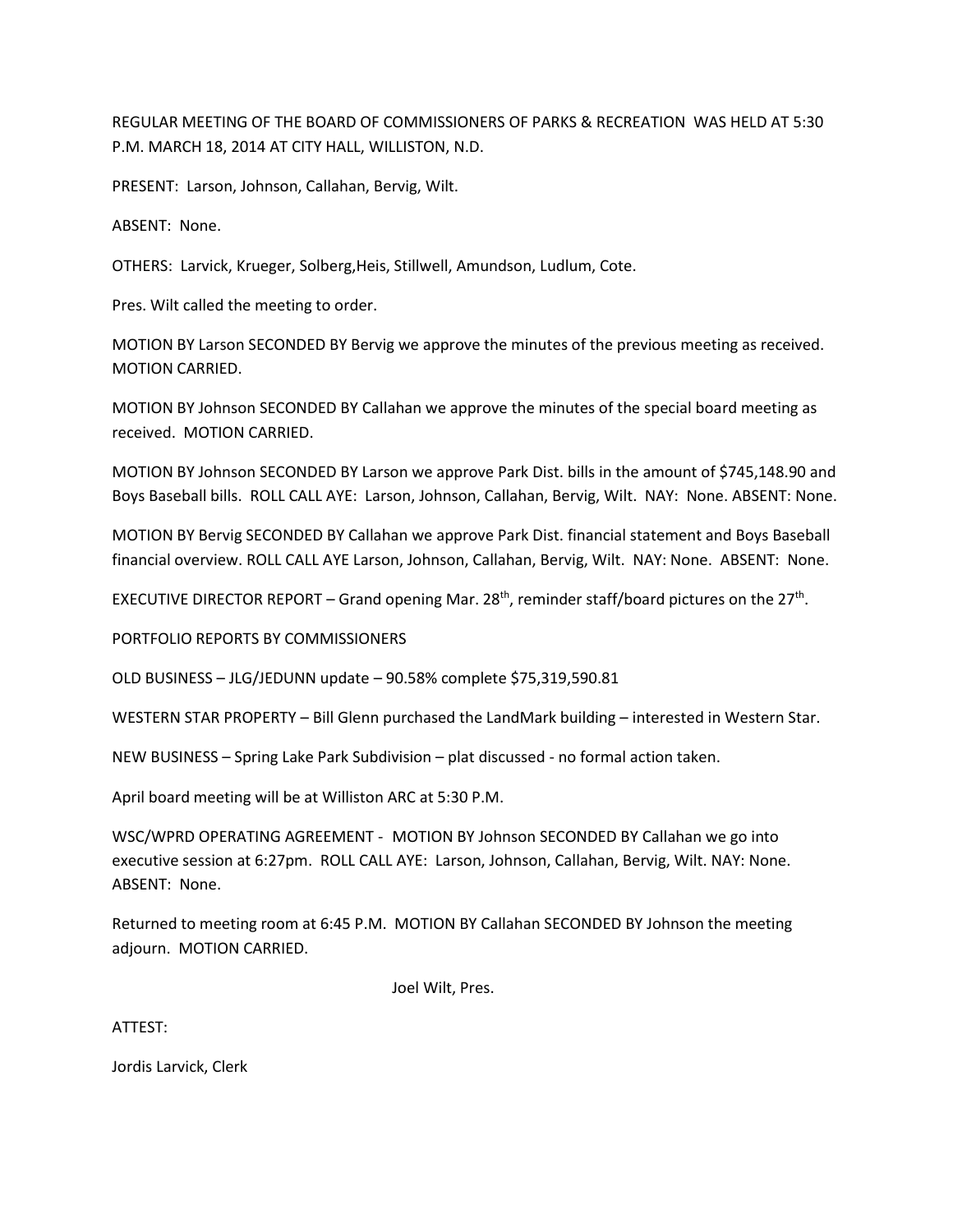SPECIAL MEETING OF THE BOARD OF COMMISSIONERS OF PARKS & RECREATION WAS HELD AT 7:00 P.M. APRIL 3, 2014 AT WILLISTON AREA RECREATION CENTER, WILLISTON, N.D.

PRESENT: Larson, Bervig, Johnson, Callahan, Wilt.

ABSENT: None.

OTHERS: Larvick, Krueger.

Pres. Wilt called the meeting to order.

Outdoor Pool Status – JLG & JE Dunn will have a report on the condition of the pool at our next regular meeting –Boiler system done – a void under the pool – condition of the building – how much water was used last year

WPRD/WSC Operating agreement – MOTION BY Johnson SECONDED BY Callahan the board go into executive session. MOTION CARRIED.

Began at 7:11 P.M. Ended at 9:38 P.M.

MOTION BY Johnson SECONDED BY Callahan we approve the Operations agreement with WSC as presented with the understanding that the contribution amount is \$530,000 with a reduction for security in the amount of \$75,000 and will be reviewed annually with the ability to amend or terminate.

ROLL CALL AYE: Larson, Bervig, Johnson, Callahan, Wilt. NAY: None. ABSENT: None.

MOTION BY Johnson SECONDED BY Callahan we amend the 2014 budget in the following manner:

- a. Income: Reduce from \$865,000 to \$206,000 in the ARC
- b. Expense: Reduce from \$865,000 to \$397,500
- c. For a net loss of \$191,500 for 2014. Information: Next year we lose \$137,000.

ROLL CALL AYE: Larson, Bervig, Johnson, Callahan, Wilt. NAY: None. ABSENT: None.

MOTION BY Callahan SECONDED BY Larson we request a name change of the "Williston Community Wellness Center" to the Williston Area Recreation Center by Williston State College which is required by the JPA with NDSBHE.

MOTION BY Callahan SECONDED BY Larson we change the name of the 50 meter pool to E.J. Hagen Natatorium. MOTION CARRIED.

MOTION BY Callahan SECONDED BY Larson we appoint Nick Johnson to chair the Advisory Committee and Executive Director and Shawn Wenko the task of setting up a meeting by the end of April per the JPA with WSC. ROLL CALL AYE: Larson, Bervig, Johnson, Callahan, Wilt. NAY: None. ABSENT: None.

MOTION BY Callahan SECONDED BY Larson the meeting adjourn. MOTION CARRIED.

Joel Wilt, Pres.

Attest, Jordis Larvick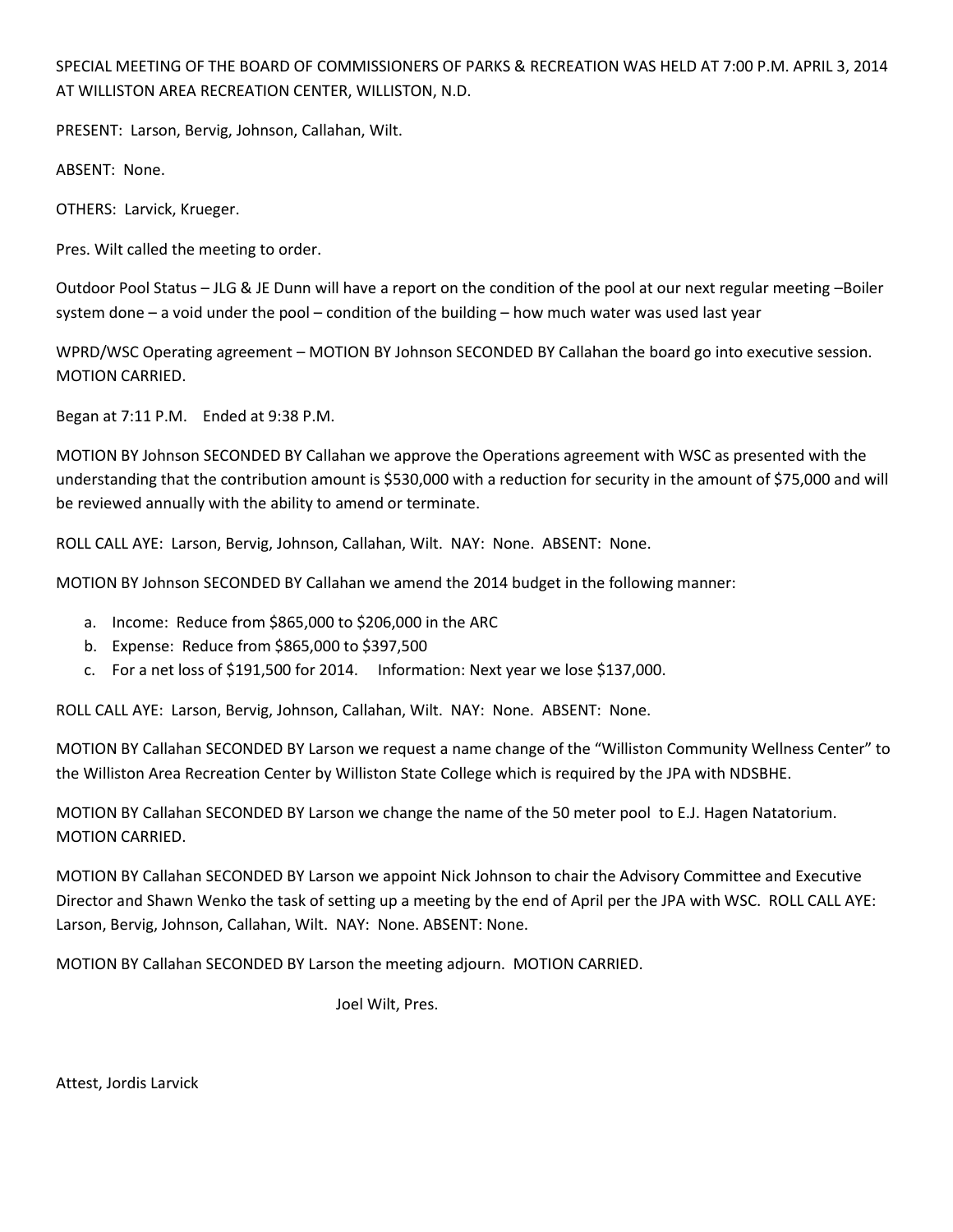REGULAR MEETING OF THE BOARD OF COMMISSIONERS OF PARKS & RECREATION WAS HELD AT 5:30 P.M. APRIL 15, 2014 AT THE ARC.

PRESENT: Johnson, Callahan, Bervig, Wilt.

ABSENT: Larson.

OTHERS: Larvick, Krueger, Amundson, Heise, Ludlum, Cote.

Pres. Wilt called the meeting to order.

Jon Cameron from Senator Hoevens office appeared to state that Senator Hoeven will be in Williston next Monday and Tuesday to meet with VA. Gerald Miller appeared and said the lights went out in the tennis courts – wanted shorter hours for the racquet ball courts.

MOTION BY Callahan SECONDED BY Johnson we approve the minutes of two previous meetings as amended. MOTION CARRIED.

MOTION BY Bervig SECONDED BY Callahan we approve Park Dist. bills in the amount of \$708,531.52 and Boys Baseball bills. ROLL CALL AYE: Johnson, Callahan, Bervig, Wilt. NAY: None. ABSENT: Larson.

MOTION BY Callahan SECONDED BY Johnson we approve Park Dist. financial statement and Boys Baseball overview. ROLL CALL AYE: Johnson, Callahan, Bervig, Wilt. NAY: None. ABSENT: Larson.

Executive Director Report: l000 visitors – 4700 members - \$968,000.00 income..

Portfolio Reports

OLD BUSINESS – JLG/JE DUNN REPORT – 95% complete – check on cracks on 50 meter pool deck.

Eckert youth Pool – Pool Co. recommends not opening the pool – building is not up to code – boiler?

Comm Johnson wanted to hear what it will take to get the pool open. MOTION BY Johnson SECONDED BY Callahan we hire an engineer to do an overall evaluation of the building and pool. MOTION CARRIED.

WSC agreement followup – MOTION BY Callahan SECONDED BY Johnson we appoint a committee of Nick Johnson and James Bervig an advisory committee to follow up findings from the WSC operating agreement and make a plan to correct fiscal and management errors directly related to the WSC operating agreement. ROLL CALL AYE: Johnson, Callahan, Bervig, Wilt. NAY: None. ABSENT: Larson.

NEW BUSINESS – West ARC parking lot – Paving cost \$149,000.00 – Gravel \$100,000.00. MOTION BY Callahan SECONDED BY Bervig we refer this to the advisory committee to make a recommendation after their meeting. ROLL CALL AYE: Johnson, Callahan, Bervig. NAY: Wilt ABSENT: Larson.

HAWKEYE VILLAGE LAND - along 32<sup>nd</sup> Ave. West - MOTION BY Callahan SECONDED BY Johnson we accept the park layout in the Hawkeye Village Land. MOTION CARRIED.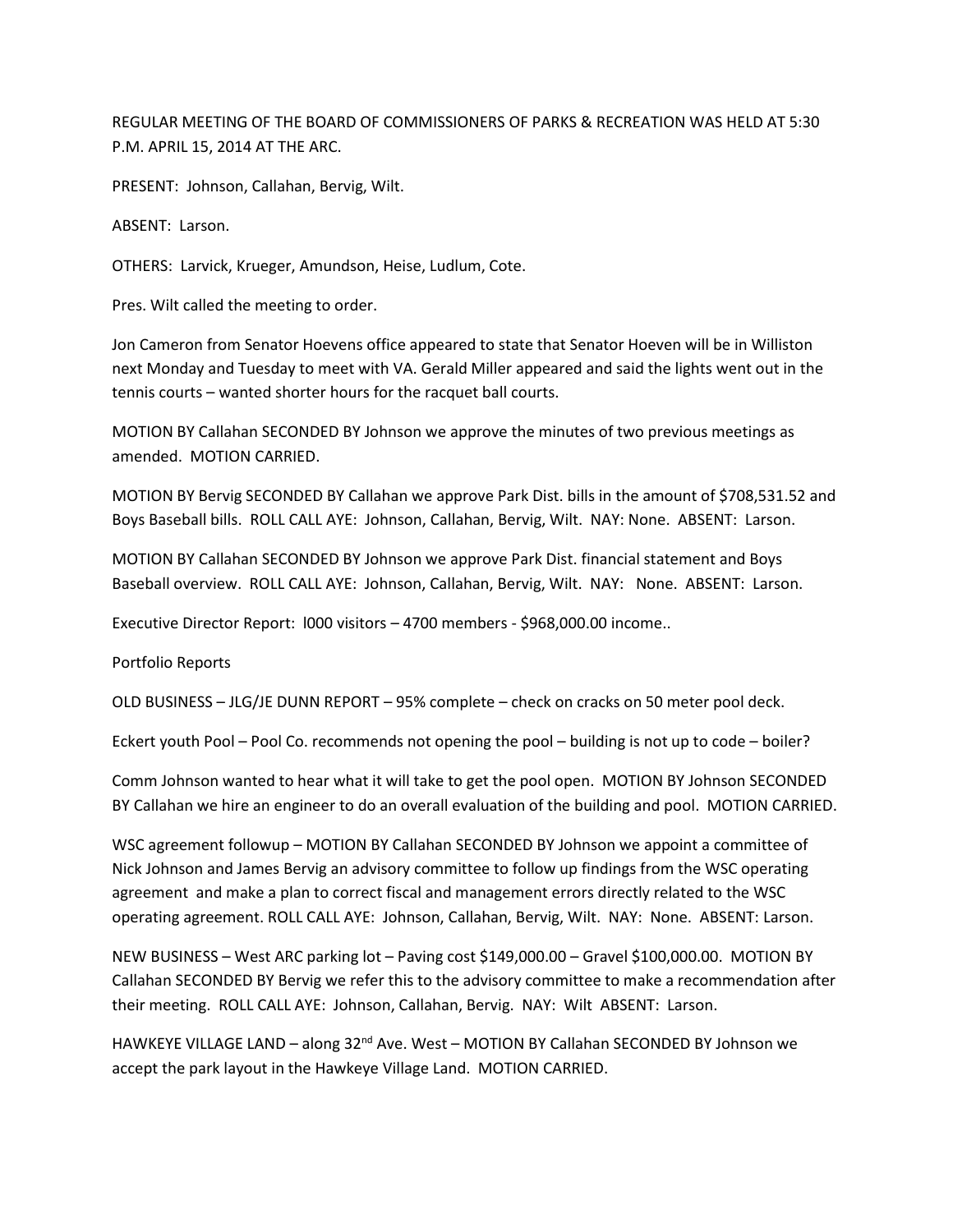SEA LIONS AGREEMENT – MOTION BY Johnson SECONDED BY Callahan we accept the agreement with the ability to re-evaluate yearly. ROLL CALL AYE: Johnson, Callahan, Bervig, Wilt. NAY: None. ABSENT: Larson.

BIDS – Facility Maintenance bids open May  $5<sup>th</sup>$  – West Side Zoo \$100,000.00 – Spring Lake Park Road \$470,000.00. MOTION BY Johnson SECONDED BY Bervig we request bids for 3 projects. The motion was amended to request bids for the zoo and road. ROLL CALL AYE: Johnson, Callahan, Bervig, Wilt. NAY: None. ABSENT: Larson

2016 NDRPA State Conference Sept 13 -15 in Williston.

Elks Youth Day May  $13<sup>th</sup>$  – Dinner at First Lutheran Church.

ARC facility rental policy – MOTION BY Johnson SECONDED BY Callahan we move to adopt a policy for rentals in the ARC. MOTION CARRIED.

MOTION BY Bervig SECONDED BY Callahan the meeting adjourn. MOTION CARRIED.

Joel Wilt, Pres.

ATTEST: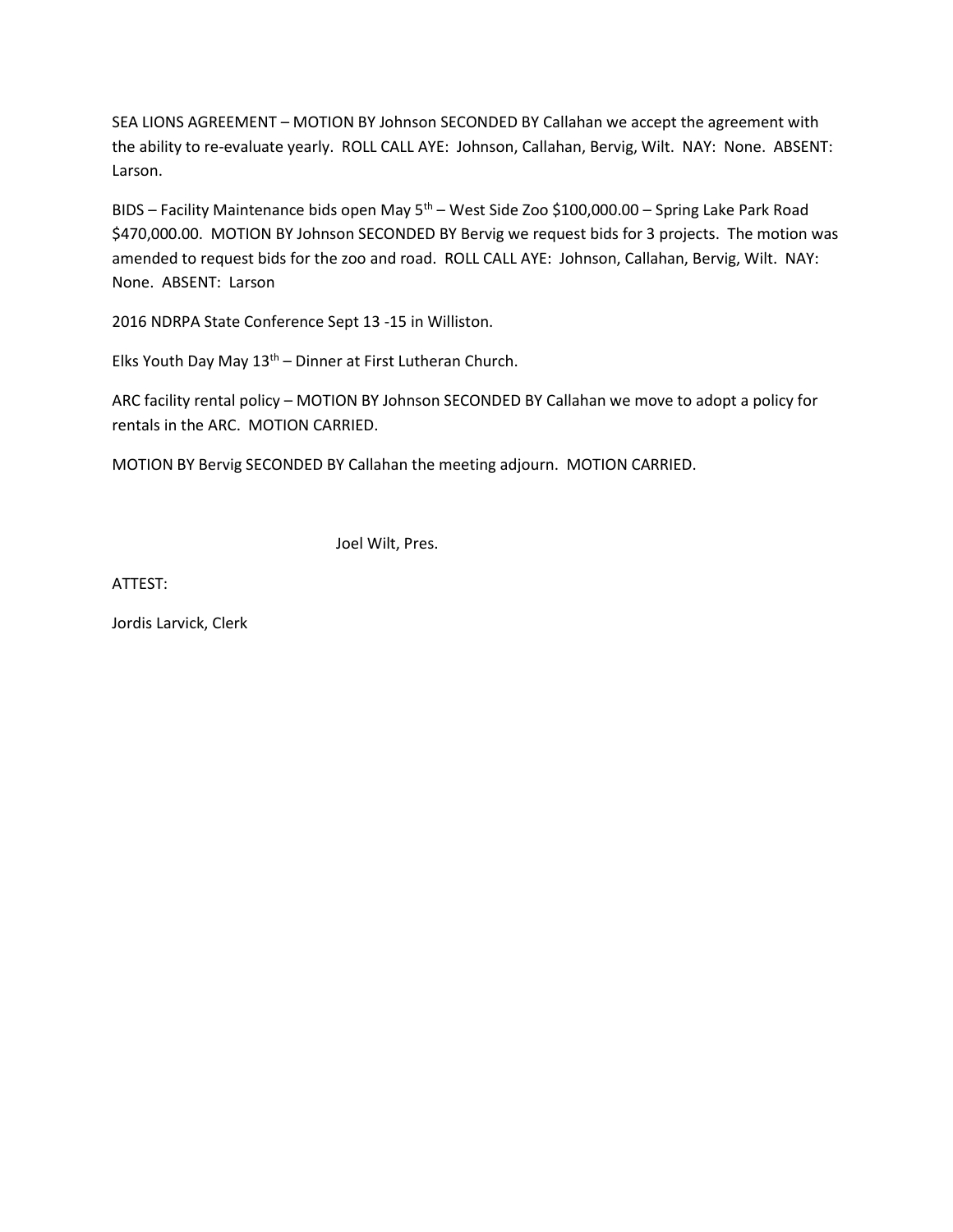SPECIAL MEETING OF THE BOARD OF COMMISSIONERS OF THE PARKS AND RECREATION WAS HELD AT 6:30 A.M. APRIL 21, 2014 AT PIPPIN LAW FIRM, 111 EAST BROADWAY, WILLISTON, N.D.

PRESENT: Joel Wilt, James Bervig, Jeff Larson, Nick Johnson (Via Conference Call), and Ken Callahan (Arrived at 6:57)

OTHERS: Jeremy Ludlum, Seth Nichol, Ashley Krasicki, Jake Solberg, Doug Richter, Zack Peterson, Alex Mock, Adam Kitchens, Dusty Erbes, Mike Hell, Jim Cote, Kirk Erdman, Curtis Page, John Heise, Richard Aisenbrey, Zack Fleck, Greg Cottrell, Jeni Wilson, and Malcom Pippin

Absent: None

Pending Legal Matters was on the agenda.

Pres. Wilt called the meeting to order.

Ludlum submitted letters from the staff to be included in the record.

MOTION BY Larson SECONDED BY Bervig we have an executive session. ROLL CALL AYE: Larson, Bervig, Wilt. NAY: None. ABESNT: Johnson and Callahan. The Park Board and attorney started the executive session at 6:39 a.m. At 6:48 a.m. Wilt paused the executive session to wait for Callahan to arrive. At 6:57 a.m. Callahan arrived and the executive session resumed.

The executive session ended at 7:59 a.m. The public was invited to return.

MOTION by Larson SECONDED by Bervig to give Malcom Pippin the authority to contact Attorney Gilbertson to work out an amicable resolution of the pending legal action. ROLL CALL AYE: Larson, Bervig, Johnson, Callahan, Wilt. ROLL CALL NAY: None. ABSENT: None.

MOTION BY Larson, SECONDED BY Callahan to adjourn the meeting. MOTION CARRIED.

Joel Wilt, Pres.

ATTEST:

Jeremy Ludlum, Facilities/Program Director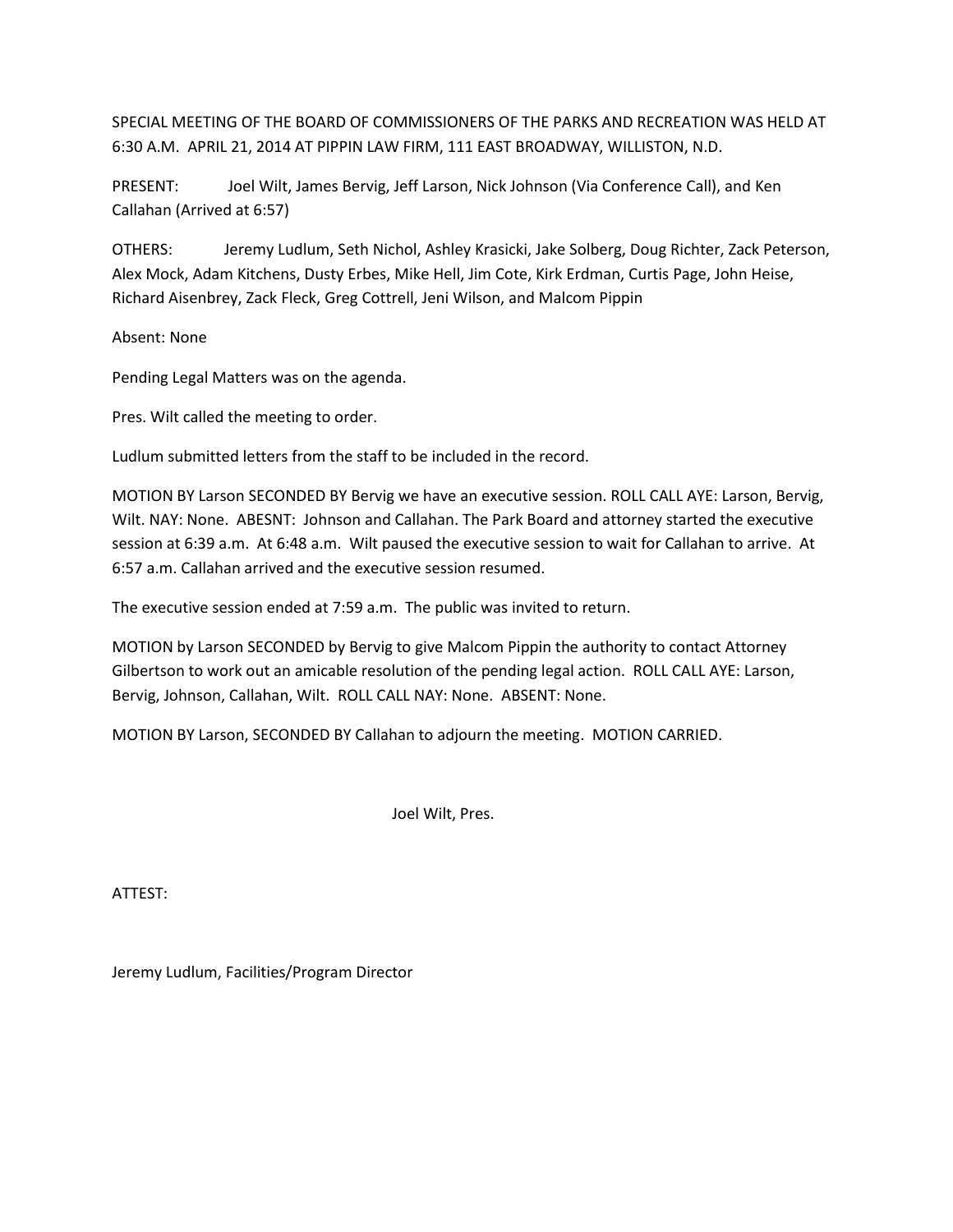SPECIAL MEETING OF THE BOARD OF COMMISSIONERS OF PARKS & RECREATION WAS HELD AT 7:00 A.M. AT THE ARC MEETING ROOM, MAY 16,2014.

PRESENT: Larson, Bervig, Johnson, Callahan, Wilt.

ABSENT: None.

OTHERS: Larvick, Krueger, Cote, Stillwell, Amundson, Ludlum, & others.

Pres. Wilt called the meeting to order.

Open meeting corrections were not addressed.

Legal Counsel – MOTION BY Larson SECONDED BY Callahan legal counsel be required to attend all meetings. ROLL CALL AYE: Larson, Bervig, Johnson, Callahan, Wilt. NAY: None. ABSENT: None.

Board Statement read by Pres. Wilt – (attached) – more comments made by Johnson. MOTION BY Johnson SECONDED BY Bervig we endorse this statement. ROLL CALL AYE: Larson, Bervig, Johnson, Callahan, Wilt. NAY: None. ABSENT: None.

MOTION BY Johnson SECONDED BY Bervig the board appointed Johnson and Bervig to negotiate with the college as they are not up for election. ROLL CALL AYE: Bervig, Johnson, Callahan, Wilt. NAY: Larson, ABSENT: None.

MOTION BY Callahan SECONDED BY Johnson we add this motion to the minutes about a committee to meet with the college. MOTION was amended to refer this to legal counsel before we vote. ROLL CALL AYE: Bervig, Johnson, Callahan, Wilt. NAY: Larson. ABSENT: None.

West ARC Parking lot – either pave it or just gravel it. MOTION BY Johnson SECONDED BY Callahan we leave the parking lot as originally planned. ROLL CALL AYE: Larson, Bervig, Johnson, Callahan, Wilt. NAY: None. ABSENT: None.

MOTION BY Callahan SECONDED BY Larson the meeting adjourn. MOTION CARRIED.

Joel Wilt, Pres.

ATTEST: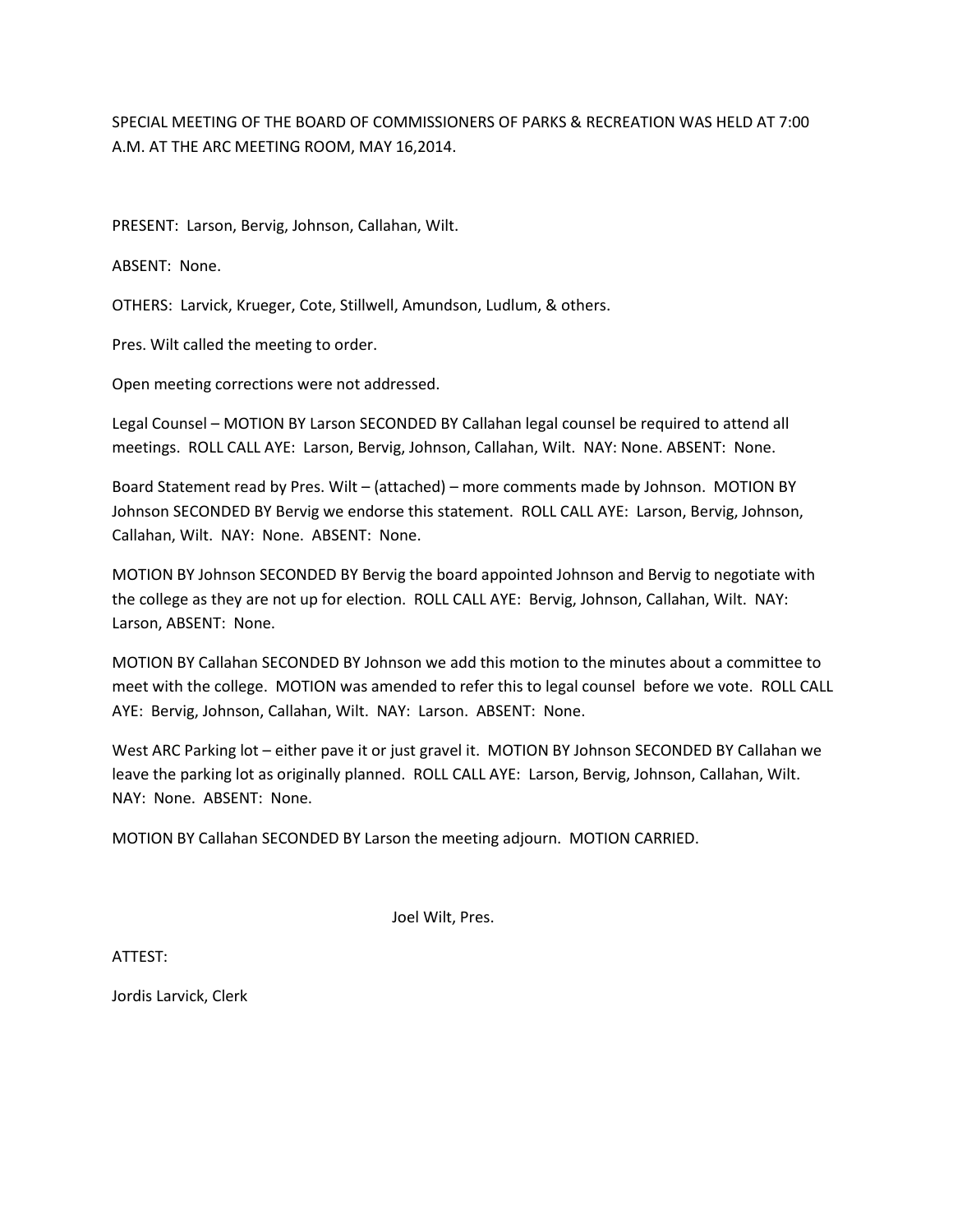REGULAR MEETING OF THE BOARD OF PARKS & RECREATION WAS HELD AT 5:30 P.M. MAY 20, 2014 AT THE WARC MEETING ROOM, WILLISTON, N.D.

PRESENT: Larson, Bervig,Johnson, Callahan, Wilt.

Students: Gerrard, Reopelle, Wentz. Westphal. Absent: Kemp

OTHERS: Larvick, Krueger, Cote, Ludlum, Heise, Stillwell, Amundson, Pippin and others.

Pres. Wilt called the meeting to order.

Nick Johnson orally resigned from the Park Board and thanked everyone who voted for him. He then left the meeting.

Correspondence – Letter of thanks for the Mercy Sale from the Salvation Army and Western Star Gymnastics– ARC was awarded the Star Fund project for the year. MOTION BY Wentz SECONDED BY Gerrard we approve the minutes of the meeting of April 15 & 21. MOTION CARRIED. Tabled the minuites for April 16<sup>th</sup>.

MOTION BY Gerrard SECONDED BY Wentz we approve Park Dist bills in the amount of \$554,418.05 and Boys Baseball bills. ROLL CALL AYE: Gerrard, Bervig, Reopelle, Wentz, Westphal. NAY: None. ABSENT: Kemp.

MOTION BY Wentz SECONDED BY Gerrard we approve financial statement for the Park Dist. and financial overview for Boys Baseball. ROLL CALL AYE: Gerrard, Bervig, Reopelle, Wentz, Westphal. NAY: None. ABSENT: Kemp.

EXECUTIVE DIRECTOR REPORT –Courtney White.

PORTFOLIO REPORTS BY COUNTERPARTS.

OLD BUSINESS: JLG/JE DUNN UPDATE – 91% complete – redoing landscape – need to move trailers to work on parking lot.

ECKERT YOUTH POOL – Staff Presented the Board with a Decision Document: Option A: Do nothing Option B: Hire an engineering firm for \$20-40,000.00 to access what is wrong with the pool and what we will need to do to make it safe and up to code. Option C: Pool reconstruction \$7.8M Option D Splash pad in place of pool \$700,000.00 Option E: Demolish and return to grass/landscape \$450,000.00

MOTION BY Wentz SECONDED BY Reopelle we hire an engineer to find out if the pool can be repaired. Motion withdrawn – Not budgeted for – Bervig wants an outdoor pool somewhere – Wilt is for a splash pad. MOTION BY Wentz SECONDED BY Gerrard we table this till we get public input. ROLL CALL AYE: